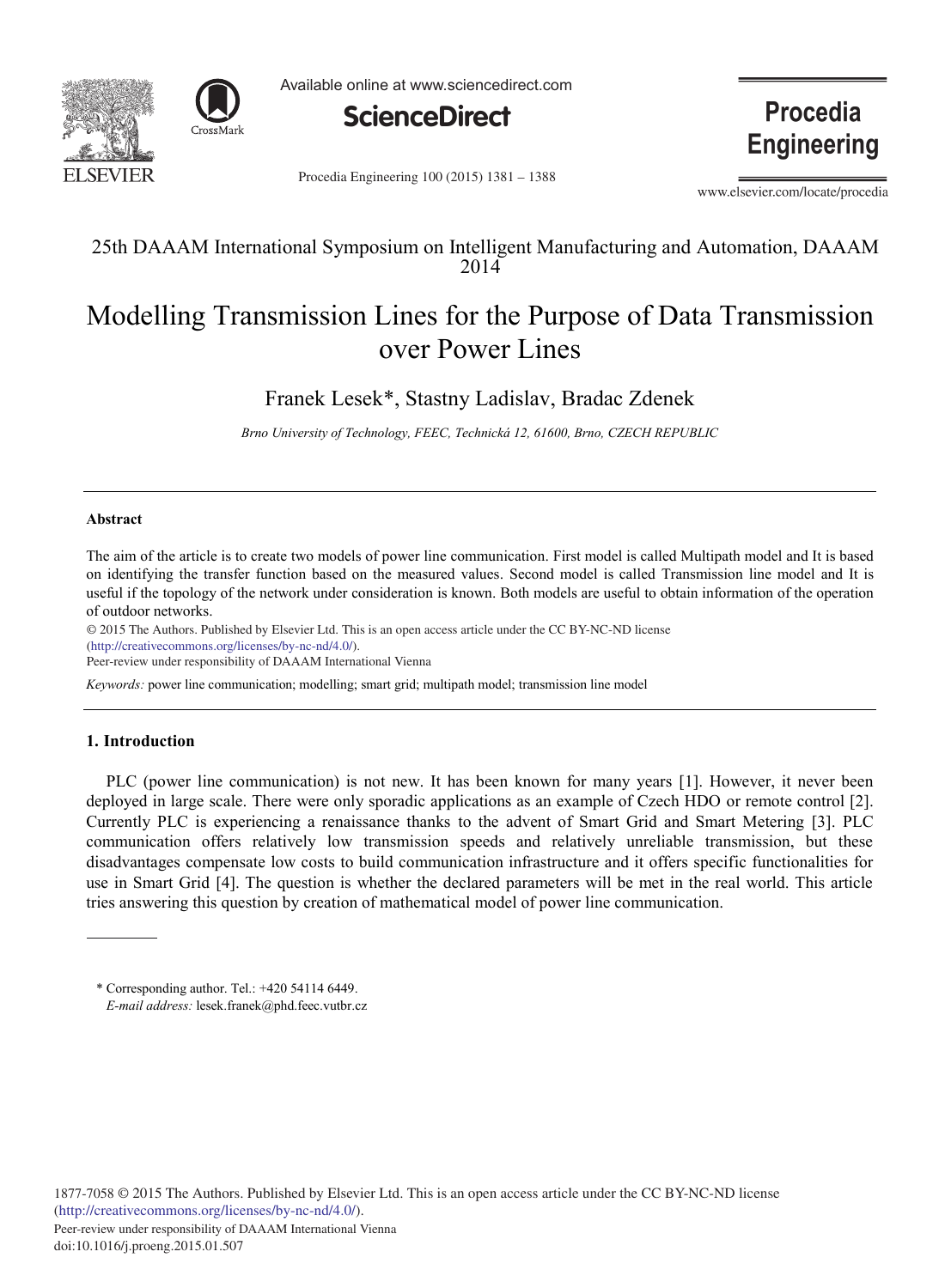# **2. Motivation for the model PLC communication**

Testing different kinds of standards of PLC communication is very expensive. This is necessary to test the communication system in which the distances should reach to kilometers, to achieve the meaningful data. There should be a wide range impedance unadapted branches and there should be different kinds of interference. It is practically impossible to achieve these conditions in the laboratory and must be tested on a real distribution system.

The values measured in one area are not possible to generalize, since there are areas with different densities, arrangement of branches and the occurrence of interference sources. It is also used various types of power lines.

Given these facts, it is advantageous to create a model of PLC communication, which in addition to the possibility of verification of existing standards provides additional major benefits.

The model is suitable to test the real possibility of certain standards in various areas. In addition to general conclusions which types of communication standards are suitable for urban or rural areas, it is possible to test technologies on specific areas before deploying this technology. So the distribution companies could verify if in specific area should be used the PLC technology, or if it is better to use alternative technologies such as mobile services.

It is possible to verify deployment of additional PLC communication supporting elements such as filters or repeaters.

In the case of a real deployment and problems of communication occurrence in individual cases or in certain areas, it is possible to verify whether the problem may be caused by a network configuration or if it is necessary to look for the problem elsewhere. For example, a faulty appliance issuing excessive interference to the network, other network arrangement than it anticipated and documented, hardware error on the transmitter or receiver.

This article focus on modeling of the distribution network belonging to a distribution companies where there are not frequent topology changes, as in the case of home networks where there is a topology change every time when light switch is turned on or off.

# **3. Modelling PLC**

For modeling PLC communication via outside lines there are known two types of models. The first is multipath model suitable for models based on the measurements and identification. The second type is transmission line model, where the components are considered as two-port networks whose parameters can be obtained according to known parameters or identification. Transfer function of the whole system could be obtained by the product of these two-port transfer functions.

The bases of both models are telegraph equations describing the propagation of signals through homogeneous two-wire lines.

$$
U(0) = U_k \cosh(\gamma l) + Z_0 I_k \sinh(\gamma l) \qquad I(0) = I_k \cosh(\gamma l) + \frac{U_k}{Z_0} \sinh(\gamma l) \qquad (1)
$$

Where  $U(0)$  and I(0) are voltage and current at the beginning of line,  $U_k$  and  $I_k$  are voltage and current at the end of line,  $\gamma$  is propagation constant of line, l is line's length,  $Z_0$  is characteristic impedance of line.

#### *3.1. Multipath model*

Multipath model is particularly suitable if you are not aware of the exact parameters of the transmission channel primarily topology of the transmission system, but it is necessary to identify the transfer function based on the measured values.

Description of the model is also in publications [5], [6].

The transfer function is based on the assumption that the signal at the considered point is the sum of the forward signal components propagating in all possible paths to a destination whose level is reduced due to reflections on the individual impedance unadapted branches.

Mathematically, it can be written as: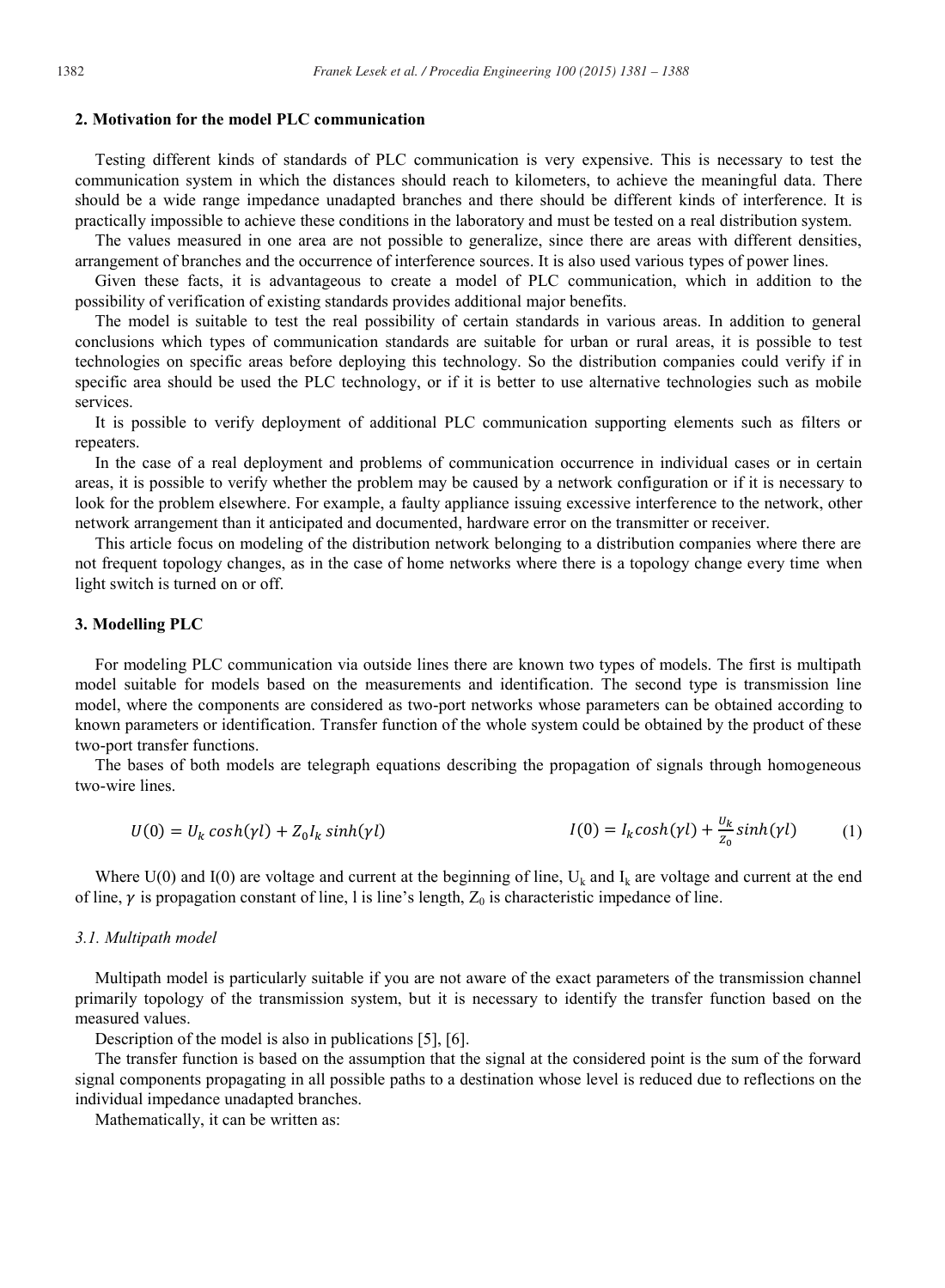$$
H(f) = \sum_{i=1}^{N} g_i A(f, d_i) e^{-j2\pi f \tau_i}
$$
  
*attenuation due attenuation delay's due  
to reflections on the line to distance* (2)

where N is number of considered paths.

#### *3.1.1. Attenuation due to reflections*

In the case of branching lines, line termination with impedance mismatch or entering into lines an element reflections are formed on these interfaces. Part of the wave continues and part is reflected back. Express what part of the wave can be reflected is possible by the equation:

$$
U(z) = C_1 e^{-\gamma z} + C_2 e^{\gamma z} \tag{3}
$$

where part with  $C_1$  represents forward wave and part with  $C_2$  represents reflected wave. Subsequently, by substituting for  $C_1$  and  $C_2$  reflection coefficient in the appropriate place can be obtained:

$$
r = \frac{C_2 e^{\gamma l}}{C_1 e^{-\gamma l}} = \frac{\frac{U_k - Z_0 I_k}{2} e^{-\gamma (l-l)}}{\frac{U_k + Z_0 I_k}{2} e^{\gamma (l-l)}} = \frac{\frac{U_k}{I_k} - Z_0}{\frac{U_k}{I_k} + Z_0} = \frac{Z_k - Z_0}{Z_k + Z_0}
$$
(4)

Where  $Z_k$  is load impedance or impedance ongoing lines.

The remaining part of the wave continues, so the transmittance is:

$$
t = 1 - r \tag{5}
$$

The resulting attenuation due to reflections can be obtained from the product of the reflectance and transmittance according to the direction in which the wave propagates in respective route.

Data for the calculation of the reflection coefficient are often not known in the case of identification from the measured data. Therefore  $g_i$  is one of the identified parameter, whose value is different for each path and depending on the frequency. The absolute value must always be less than the 1. It is generally a complex number dependent on the frequency, but in order to simplify the model it is possible to omit the dependence on the frequency and  $g_i$ considered as a real number.

# *3.1.2. Attenuation on the line*

Since it is considered only the forward wave, the line attenuation may be described by the equation:

$$
e^{-\gamma l_i} \tag{6}
$$

If line parameters are not known, it is possible to approximate function  $\gamma$  for electrical cables and the usual frequencies for PLC communication by function  $\alpha(f)$  [1].

$$
\alpha(f) = a_0 + a_1 f^k \tag{7}
$$

Attenuation of the line can then be described by the equation: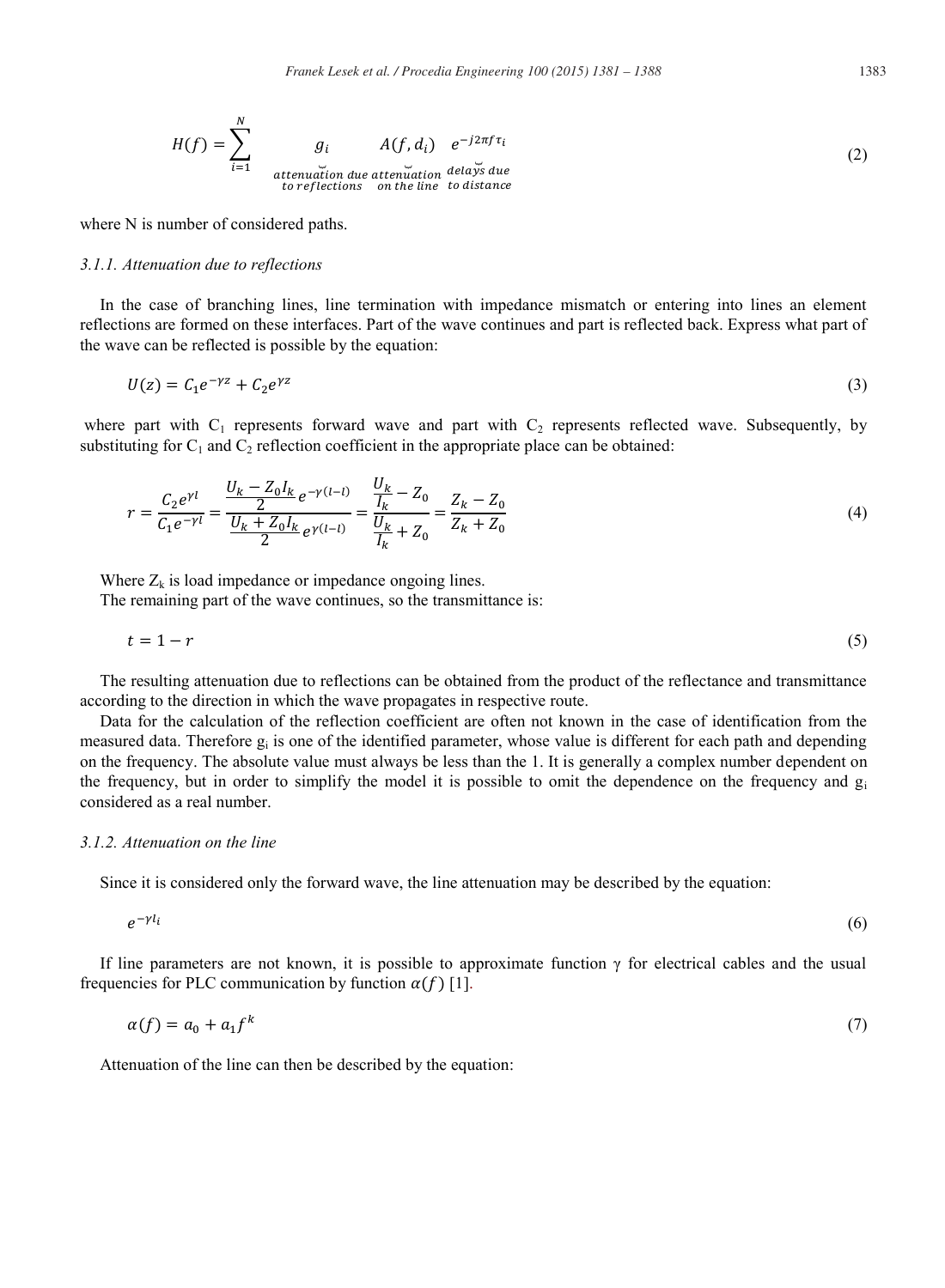$$
A(f, l_i) = e^{-\alpha(f)l_i} = e^{-(a_0 + a_1 f^k)l_i}
$$
\n(8)

where  $a_1, a_2, k$  are constants independent on path and frequency, which can be identified by measurement data. The parameter  $l_i$  is not dependent on frequency, but is dependent on the path length thus depends upon the path. This parameter could be also identified.

# *3.1.3. Delays due to distance*

The individual waves on each path travel other distances to the finish, so they are also delayed in time. This delay can be expressed in the frequency domain as:

$$
e^{-j2\pi f\tau_i} \tag{9}
$$

where delay  $\tau_i$  can be expressed as:

$$
\tau_i = \frac{l_i \sqrt{\epsilon_r}}{c_0} \tag{10}
$$

where  $\epsilon_r$  is relative permittivity of the conductor insulation  $c_0$  is speed of light, l<sub>i</sub> is same as l<sub>i</sub> in equation 8 and expresses the route length and differs for each path, but is independent of frequency. If the relative permittivity of the conductor insulation is not known it is possible  $\epsilon_r$  and  $\epsilon_0$  replace with constant  $v_p$  which expresses the speed of propagation in the conductor. This constant is independent of the frequency and path, and is often identified.

### *3.2. Transmission line model*

Transmission line model is useful if we know the topology of the network under consideration.

Before using for modeling PLC communication, model was used to model the DSL communications. It is therefore possible to find description in other sources for example [7].

Description of the model is also in publications: [8], [9], [10]. Diagram of the simplest topology modeled using transmission line model can be found in Figure 1.



Fig. 1. the simplest topology of power line communication.

Two-port network is represented by equations that describe the dependence of the input and output voltage and current:

$$
\begin{bmatrix} U_1 \\ I_1 \end{bmatrix} = \begin{bmatrix} A & B \\ C & D \end{bmatrix} \begin{bmatrix} U_2 \\ I_2 \end{bmatrix} = M \begin{bmatrix} U_2 \\ I_2 \end{bmatrix}
$$
\n(11)

where **M** is a matrix expressing the two-port parameters.

If a network is formed by various two-ports connected in series. It is possible to replace them with one two-port, obtained as a product of individual matrices **Mi**: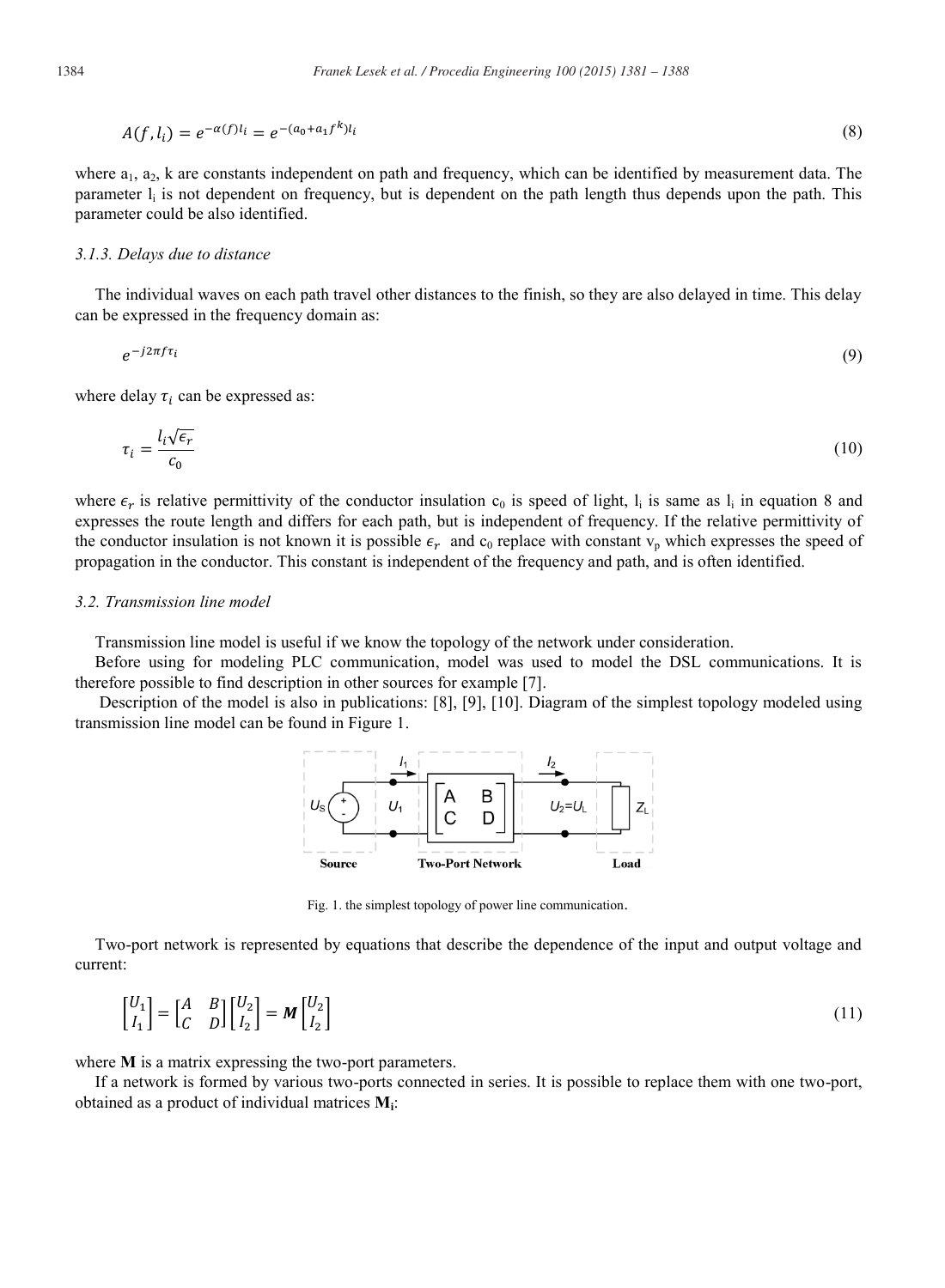$$
M = \prod_{i=1}^{n} M_i
$$
 (12)

where n is the number of series-connected two-ports.

Voltage transmission for each frequency can be expressed as the ratio of output voltage to input voltage. If the input voltage is expressed from equation 11 and load current is factored, voltage transmission can be described using only impedance load ZL and final parameters of two-port network **M**.

$$
H(f) = \frac{U_L}{U_S} = \frac{U_L}{AU_L + BI_L} = \frac{\frac{U_L}{I_L}}{A\frac{U_L}{I_L} + B} = \frac{Z_L}{AZ_L + B}
$$
\n(13)

It will also be shown how to describe the most common network components such as two-ports:

#### *3.2.1. Power lines as a two-port network*

For modeling line as two-port can be used equation 1, which is in the shape that is needed, just need to convert it into matrix form:

$$
\begin{bmatrix} U_1 \\ I_1 \end{bmatrix} = \begin{bmatrix} \cosh(\gamma l) & Z_0 \sinh(\gamma l) \\ \frac{1}{Z_0} \sinh(\gamma l) & \cosh(\gamma l) \end{bmatrix} \begin{bmatrix} U_2 \\ I_2 \end{bmatrix} \tag{14}
$$

# *3.2.2. The series impedance as a two-port network*

For example it is a series resistor of non-ideal voltage source. The input and the output current equals, the output voltage is decreased by loss on impedance:

$$
\begin{bmatrix} U_1 \\ I_1 \end{bmatrix} = \begin{bmatrix} 1 & Z_s \\ 0 & 1 \end{bmatrix} \begin{bmatrix} U_2 \\ I_2 \end{bmatrix} \tag{15}
$$

# *3.2.3. Parallel impedance as a two-port network*

The input and output voltage are equal, input current is the sum of the output current and the current flowing through the impedance.

$$
\begin{bmatrix} U_1 \\ I_1 \end{bmatrix} = \begin{bmatrix} 1 & 0 \\ \frac{1}{Z_p} & 1 \end{bmatrix} \begin{bmatrix} U_2 \\ I_2 \end{bmatrix}
$$
\n(16)

# *3.2.4. Branch in power line as a two-port network*

Branch in power line ended with load  $Z_k$  (household). If power lines and termination load in branch are converted to impedance it is possible consider all branch as parallel impedance  $Z_p$  and use matrix from equation 16.

Express line and termination load as impedance is possible from relation: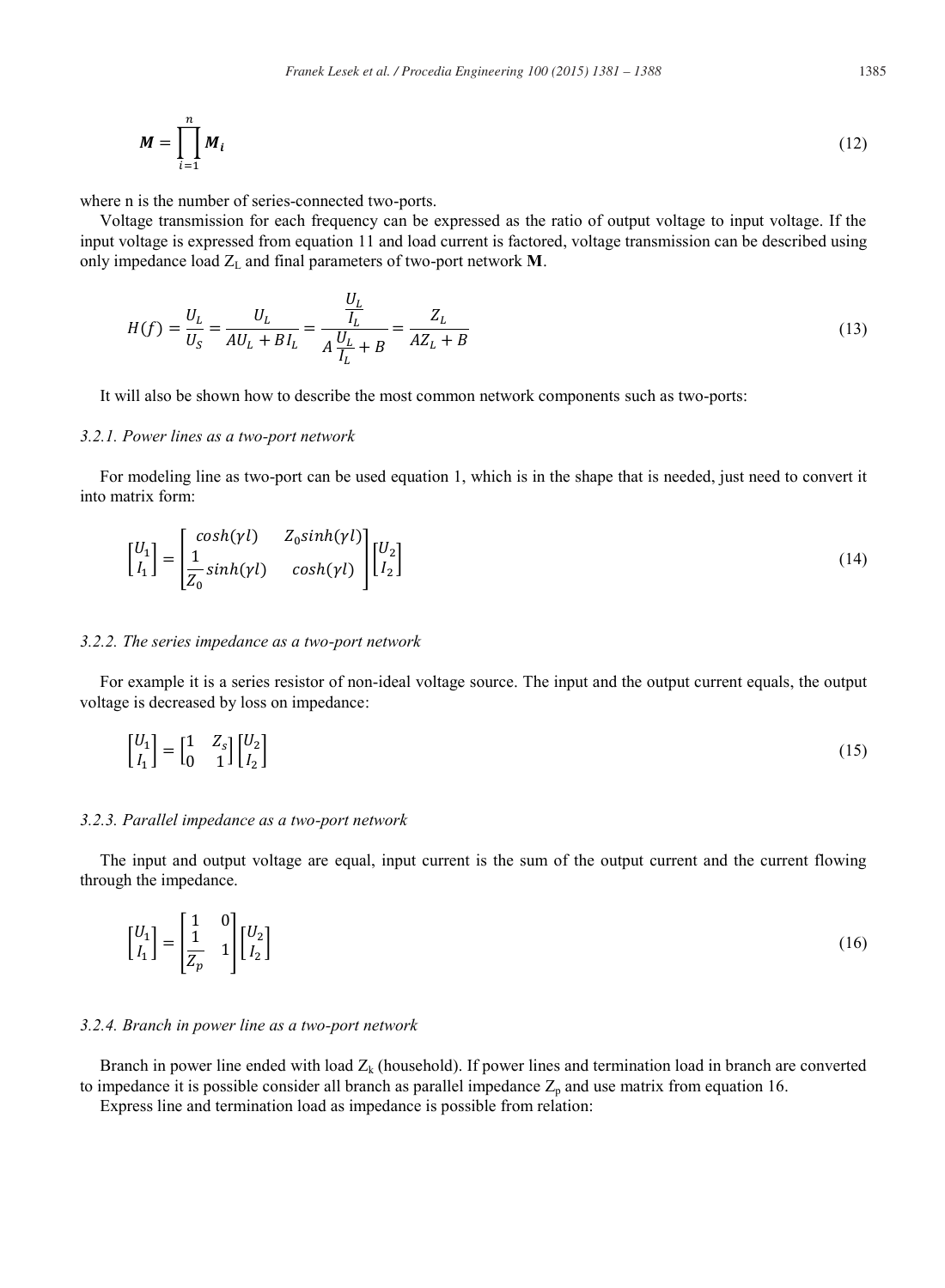$$
Z_p = \frac{U_p}{I_p} = \frac{U_k \cosh(\gamma l) + Z_0 I_k \sinh(\gamma l)}{I_k \cosh(\gamma l) + \frac{U_k}{Z_0} \sinh(\gamma l)} = Z_0 \frac{Z_k + Z_0 \tanh(\gamma l)}{Z_0 + Z_k \tanh(\gamma l)}
$$
(17)

# *3.3. Symmetry*

Symetry means that the resulting transfer function does not depend on the direction. It must be possible to change transmitter and receiver and the resulting transfer function must remain the same. This problem is described in [2]. There is proof that the transfer function is symmetric only if the following conditions are met:

- The determinant of the resulting matrix **M** is equal to 1  $|M|=1$
- For all individual two-ports is true:
- $\circ$  *A* = *D* for any frequency
- $\circ$   $B \neq C$  for any frequency
- $\circ$  the determinant of matrix **M**<sub>i</sub> is equal to 1 |**M**<sub>i</sub> $=$ 1
- The internal resistance of the transmitter is the same as the load resistance of the receiver

### **4. Example of power line model**

Unlike previous studies that focus on the modeling of indoor PLC, this example focuses on the modeling of the communication over high voltage line, which is currently experiencing a renaissance.

In the example, line is long 52 kilometers, the math cross section of each conductor is  $3.75 \text{ cm}^2$ . The resistivity of the conductors is 2.81E-8  $\Omega$ m. This is a 400 kV power line, which transfers power 640 MW. This example modelling power line in Europe, so considered frequencies are from 60 to 125 kHz [11]. The resulting transmission depending on the distance and frequency is shown at Figure 2..



Fig. 2. Transfer function for communication over high voltage power lines.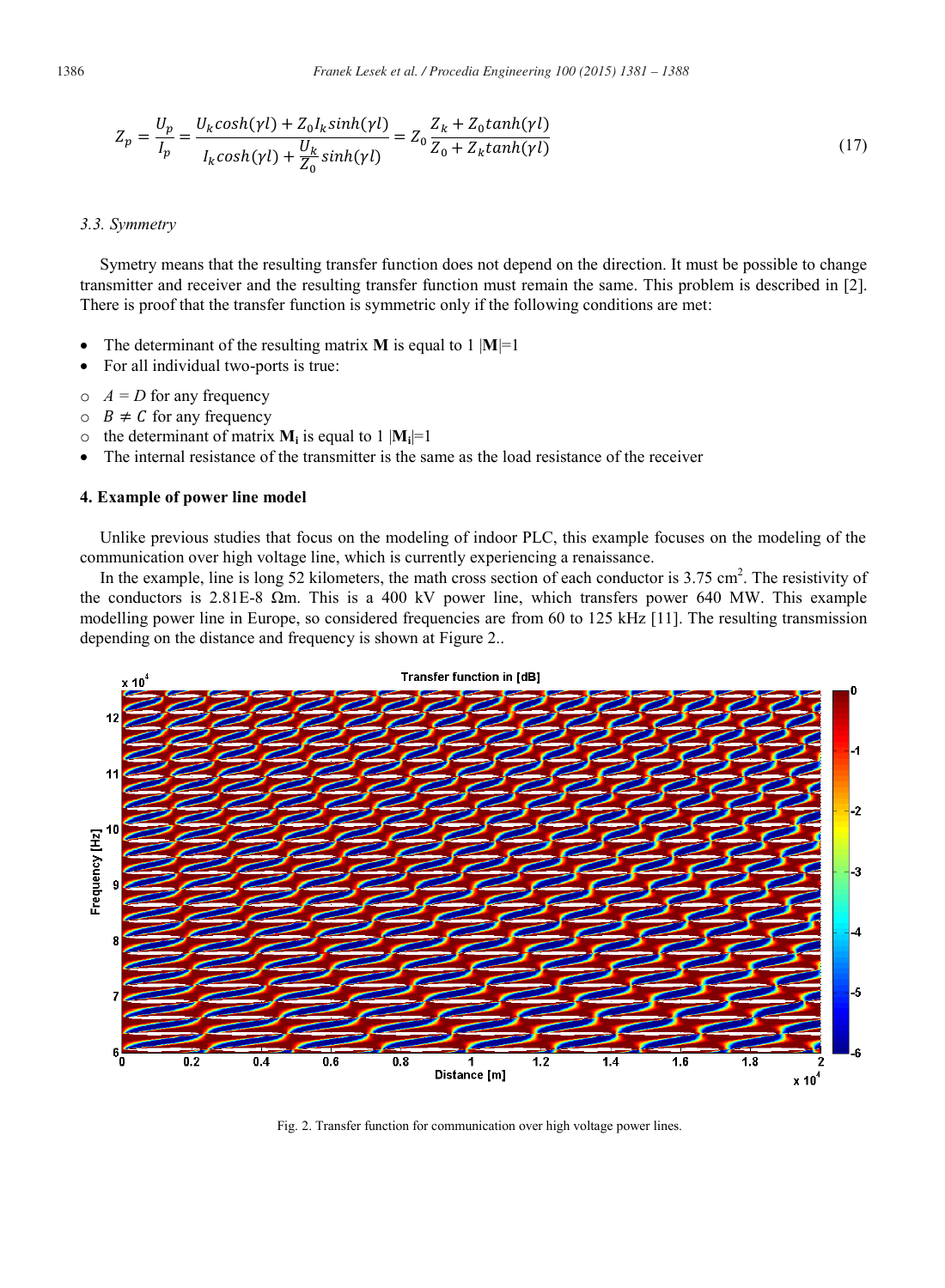# **5. Future improvements**

The models described in this article are all designed for two wire lines. But power lines are very rarely realized as two wire line. The commonly are used three-phase lines, which are grounded in certain places or three phase line with neutral wire or three-phase line with neutral and earth wire, or the same in one phase variant. It is therefore necessary to convert models to form a multi-conductor model and add model of ground. It would be appropriate to extend the model with models of interference commonly found in electrical networks. Furthermore, in addition to modelling power lines and load impedances is suitable to deal with models of transformers, which are also located in the network. There is also no comparison with measurements in real transmission network yet.

# **Conclusion**

Most of the current literature deals with the modelling of indoor PLC. But the communication over low and high voltage in Smart Grid and Smart Metering is experiencing the biggest boom in the present. This article is an introduction to this issue and shows the possibility of using well-known models for modelling outdoor networks by high voltage example. Article shows that modelling outdoor networks and high voltage lines is possible and could be very useful for improving power line communication. Future improvements of models are described in previous paragraph.

#### **Acknowledgements**

This work was partially realized Brno University of Technology, Faculty of Electrical Engineering and Communication and also by the project "TA02010864 - Research and development of motorized ventilation for the human protection against chemical agents, dust and biological agents" and project "TA03020907 - REVYT - Recuperation of the lift loss energy for the lift idle consumption" granted by Technology Agency of the Czech Republic (TA ČR).

Part of the work was supported by project "FR-TI4/642 - MISE - Employment of Modern Intelligent MEMS Sensors for Buildings Automation and Security" granted by Ministry of Industry and Trade of Czech Republic (MPO).

Part of the work was carried out with the support of core facilities of CEITEC – Central European Institute of Technology under CEITEC – open access project, ID number LM2011020, funded by the Ministry of Education, Youth and Sports of the Czech Republic under the activity "Projects of major infrastructures for research, development and innovations".

This work was also supported by Operational Program Research and Development for Innovations; project CVVOZE – Center for Research and Utilization of Renewable Energy Sources no. of contract CZ.1.05/2.1.00/01.0014 and Faculty of Electrical Engineering and Communication, Brno University of Technology.

# **References**

- [1] X. Carcelle, *Power Line Communications in Practice*.: Artech House, 2009. [Online]. http://books.google.cz/books?id=2cvj-oFvfE0C.
- [2] Milan Adamek, Pavel Martinec, and Miroslav Matysek, "Remote control of electrical appliances via power line 230V," in *Proceedings of the 20th International DAAAM Symposium Intelligent Manufacturing and Automation: Focus on Theory, Practice and Education*, Vienna, 2009.
- [3] František Zezulka, Ondřej Sajdl, Jaroslav Šembera, and Ivo Veselý, "System for measurement, prediction and energy save," in *Annals of DAAAM for 2011 & Proceedings*, Vienna, 2011.
- [4] S. Galli, A. Scaglione, and Zhifang Wang, "For the Grid and Through the Grid: The Role of Power Line Communications in the Smart Grid," *Proceedings of the IEEE*, vol. 99, no. 6, pp. 998-1027, June 2011.
- [5] M. Zimmermann and K. Dostert, "A multipath model for the powerline channel," *Communications, IEEE Transactions on*, vol. 50, no. 4, pp. 553-559, Apr 2002.
- [6] Olaf G Hooijen, "On the relation between network-topology and power line signal attenuation," in *International Symposium on Power Line Communications*, 1998, pp. 45-56.